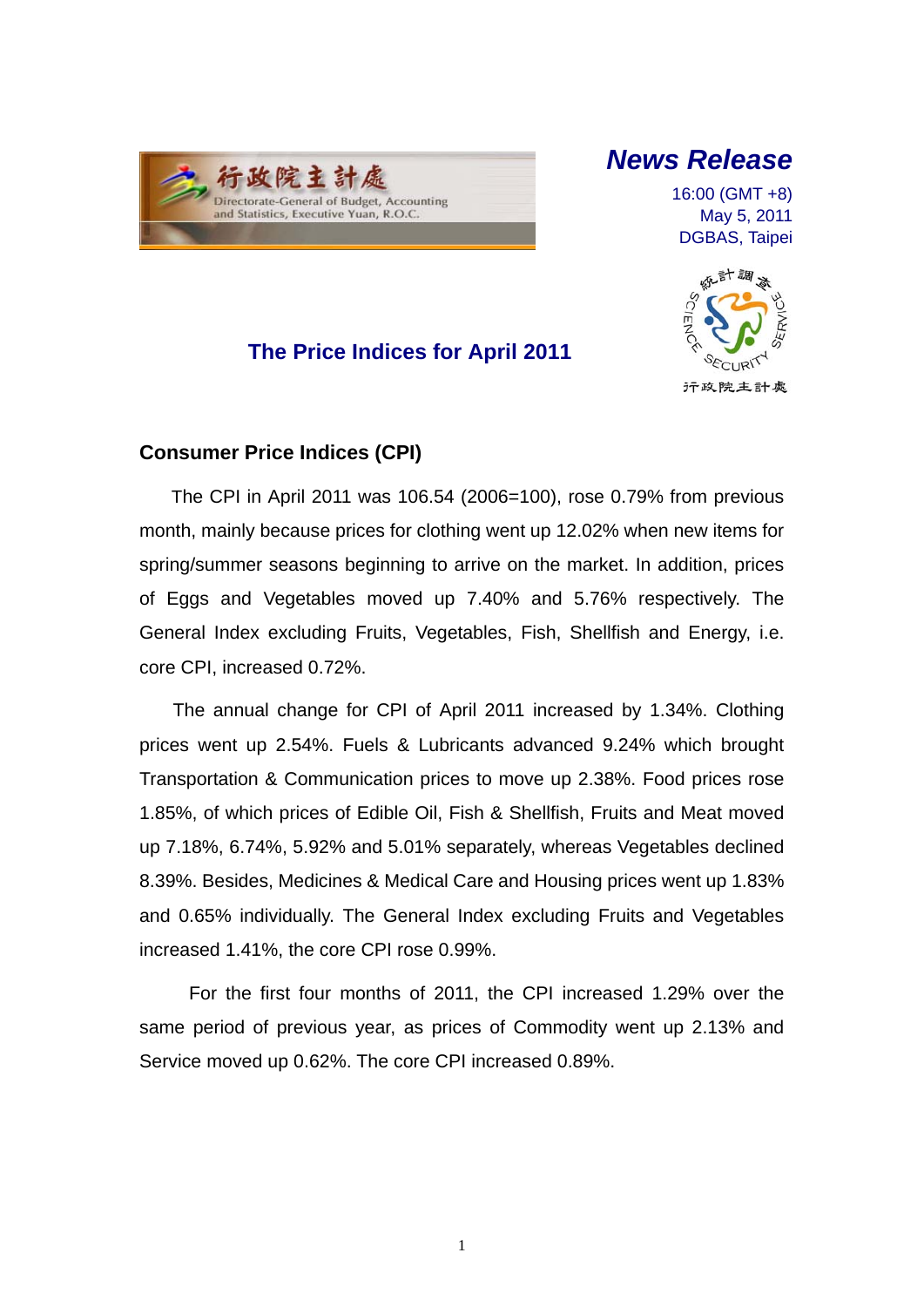

**CPI for Households in Different Disposable Income Groups**

In April 2011, the CPI for Lowest 20% Disposable Income Group was 107.06 (2006=100), moved up 0.61% from previous month, went up 1.22% comparing with the same month of 2010; CPI for Middle 60% Disposable Income Group was 106.65, up 0.67% from previous month, rose 1.34% comparing with the same month of 2010; CPI for Highest 20% Disposable Income Group was 106.14, increased 0.75% from previous month, moved up 1.35% comparing with the same month of 2010.

#### **Wholesale Price Indices (WPI)**

The WPI in April 2011 was 113.43 (2006=100), increased 0.24% from previous month, mainly because prices of Crude Petroleum & Natural Gas and Petroleum & Coal Products went up 5.09% and 4.13% separately. Besides, higher prices level of imported Iron ores brought Other Mineral Products prices to increase 4.29%. Domestic Sales Excluding Imports and Imports prices rose 0.73% and 0.53% respectively, whereas Exports prices moved down 0.57%.

The annual change of WPI in April 2011, comparing with the same month of 2010, increasing 4.53%, mainly because prices of Crude Petroleum &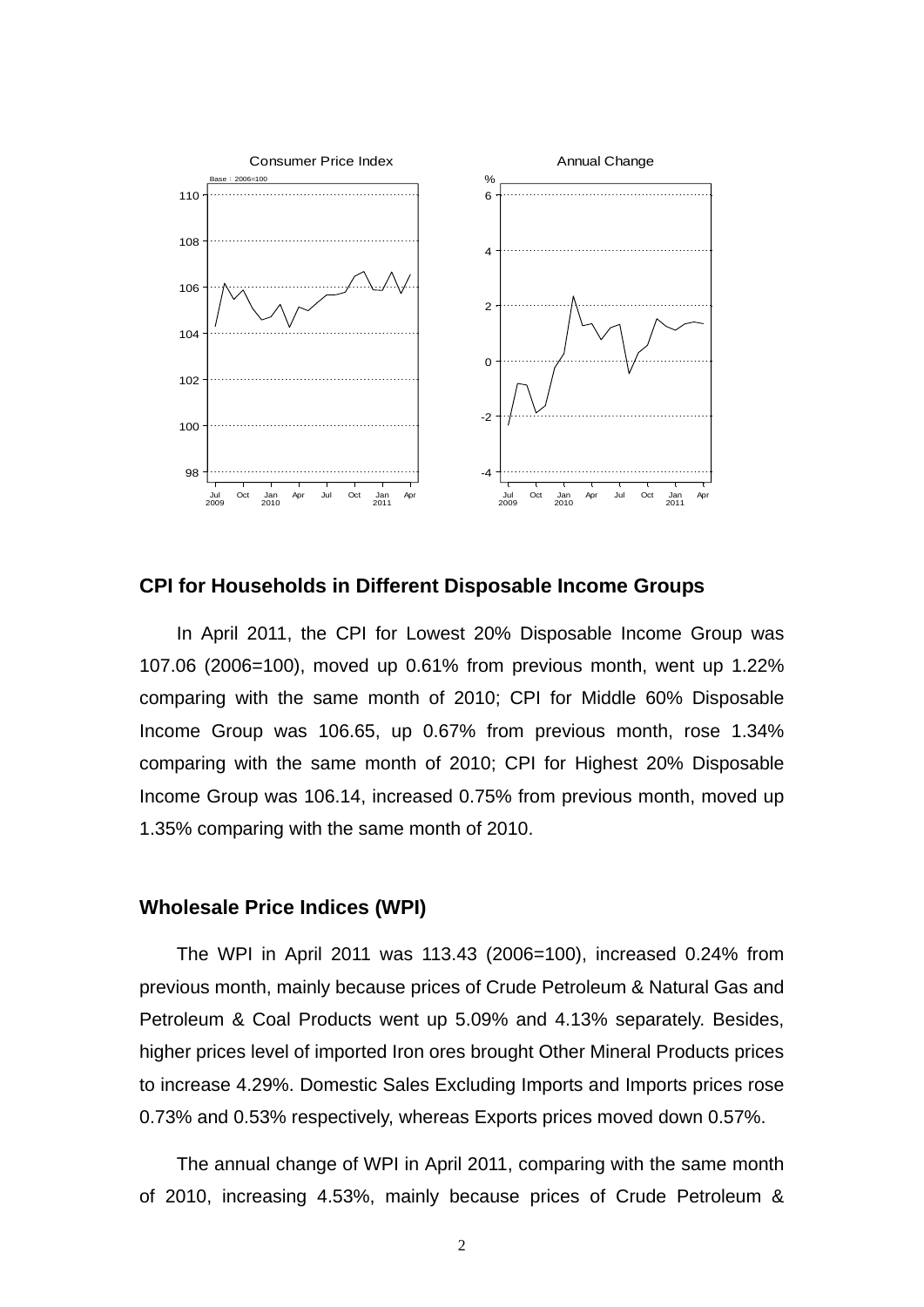Natural Gas, Textile Products, Petroleum & Coal Products and Chemical Material went up 27.16%, 23.19%, 21.59% and 15.81% respectively. In addition, imported Iron ores prices brought Other Mineral Products prices to move up 21.88%. Domestic Sales Excluding Imports and Imports prices rose 5.84% and 7.51% separately. Exports prices went up 0.11%.

For the first four months of 2011, the WPI increased 4.04% compared with the same period of previous year, of which the Import prices went up 6.93%, while Export prices moved down 0.90%.



#### **Statistical Tables**

Table1 The Changes of Consumer Price Indices Table2 The Changes of Wholesale Price Indices Table3 The Changes of Import Price Indices Table4 The Changes of Export Price Indices

#### **For Further Information:**

*Statistics Database:* http://eng.stat.gov.tw/ *DGBAS* news releases on the Internet: http://eng.dgbas.gov.tw/ *Tel:* +886-2-23803449; *Fax:* +886-2-23803465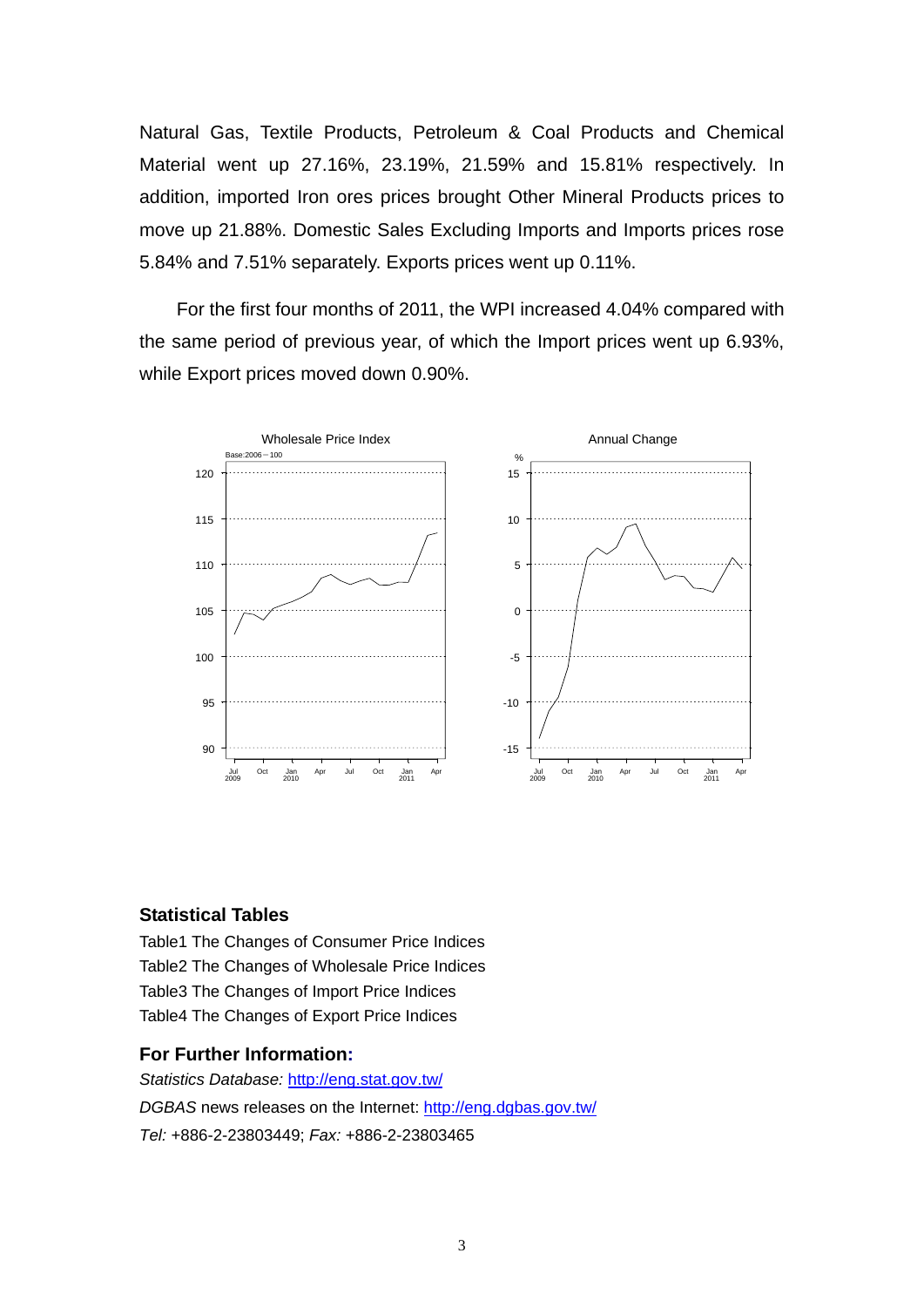| Table 1 The Changes of Consumer Price Indices |  |
|-----------------------------------------------|--|
| April 2011                                    |  |

|                                             | Weight   | Index of     |               | Compared Compared | The First Four   |
|---------------------------------------------|----------|--------------|---------------|-------------------|------------------|
|                                             |          |              | with          | with the          | Months of 2011   |
|                                             | $(\%0)$  | April 2011   |               |                   |                  |
|                                             |          | $(2006=100)$ | Previous      | Same              | Compared with    |
| Groups                                      |          |              | Month         | Month of          | the Same Period  |
|                                             |          |              | (% )          | Previous          | of Previous Year |
|                                             |          |              |               | Year $(\%)$       | $(\% )$          |
| General Index                               | 1,000.00 | 106.54       | 0.79          | 1.34              | 1.29             |
| <b>Basic Group</b>                          |          |              |               |                   |                  |
| 1. Food                                     | 260.82   | 112.57       | 0.67          | 1.85              | 2.10             |
| Meat                                        | 23.08    | 124.20       | $-0.30$       | 5.01              | 4.35             |
|                                             | 2.00     | 126.19       | 7.40          | 1.34              | 1.01             |
| Eggs<br>Fish & Shellfish                    | 16.71    | 138.78       | 0.01          | 6.74              | 8.10             |
|                                             | 24.81    | 77.13        | 5.76          | $-8.39$           | $-4.40$          |
| Vegetables                                  | 27.59    | 108.84       | 0.15          | 5.92              | 5.66             |
| Fruits                                      | 10.51    | 127.01       | 0.71          | 1.18              | 2.06             |
| Dairy Products                              | 1.70     | 148.67       | 1.59          | 7.18              | 3.63             |
| Edible Oil                                  | 41.72    | 113.86       | 12.02         | 2.54              | 2.09             |
| 2. Clothing                                 |          | 114.67       |               | 3.03              |                  |
| Garments                                    | 26.97    |              | 18.52<br>0.13 | 0.65              | 2.33             |
| 3. Housing                                  | 279.47   | 102.66       |               |                   | 0.58             |
| <b>Residential Rent</b>                     | 185.40   | 100.86       | 0.03          | 0.28              | 0.31             |
| Household Appliances                        | 27.89    | 106.17       | 0.31          | 1.77              | 1.47             |
| Household Operations <sup>1</sup>           | 14.53    | 96.60        | 0.00          | 0.75              | 1.32             |
| Water, Electricity & Gas Supply             | 36.87    | 108.95       | 0.35          | 0.81              | 0.42             |
| Gas                                         | 9.70     | 125.25       | 1.14          | 1.41              | 0.12             |
| 4. Transportation & Communication           | 140.42   | 105.44       | 0.11          | 2.38              | 1.70             |
| Fuels & Lubricants                          | 32.55    | 124.18       | 1.06          | 9.24              | 8.09             |
| Transportation & Communication Services     | 80.30    | 100.36       | $-0.25$       | $-0.14$           | $-0.83$          |
| and Vehicle Parts                           |          |              |               |                   |                  |
| 5. Medicines & Medical Care                 | 47.41    | 109.41       | 0.47          | 1.83              | 1.57             |
| Medicines & Health Food                     | 10.62    | 130.55       | 0.10          | 6.39              | 6.64             |
| 6. Education & Entertainment                | 171.48   | 100.02       | 0.08          | 0.54              | 0.73             |
| <b>Educational Expense</b>                  | 111.25   | 98.28        | 0.04          | $-0.21$           | $-0.36$          |
| Entertainment Expense                       | 60.22    | 103.17       | 0.15          | 1.89              | 2.66             |
| 7. Miscellaneous                            | 58.68    | 111.14       | 0.44          | 0.56              | 0.64             |
| Tobacco & Betelnut                          | 14.65    | 132.45       | 1.58          | 2.03              | 1.67             |
| Cosmetic Items                              | 18.66    | 106.35       | $-0.04$       | $-0.23$           | 0.38             |
| Commodity and Service Groups                |          |              |               |                   |                  |
| 1. Commodity                                | 437.11   | 109.95       | 1.61          | 2.15              | 2.13             |
| (Excluding Food)                            | 264.95   | 108.02       | 2.17          | 2.08              | 1.72             |
| Non-durable Consumer Goods                  | 299.12   | 114.26       | 0.73          | 2.82              | 2.94             |
| (Excluding Food)                            | 126.96   | 116.29       | 0.63          | 3.59              | 3.21             |
| Semi-durable Consumer Goods                 | 62.85    | 108.86       | 8.16          | 1.83              | 1.43             |
| Durable Consumer Goods                      | 75.14    | 92.17        | $-0.04$       | $-0.83$           | $-1.10$          |
| 2. Service                                  | 562.89   | 103.65       | 0.11          | 0.68              | 0.62             |
| Food                                        | 88.66    | 112.12       | 0.38          | 1.11              | 0.89             |
| Housing                                     | 209.54   | 100.59       | 0.03          | 0.34              | 0.39             |
| Transportation & Communication              | 76.99    | 99.73        | $-0.31$       | $-0.28$           | $-0.95$          |
| Medical Care                                | 33.02    | 103.72       | 0.61          | 0.30              | $-0.11$          |
| Education & Entertainment                   | 129.64   | 106.33       | 0.16          | 1.68              | 2.00             |
| Miscellaneous                               | 23.83    | 99.56        | $-0.08$       | $-0.18$           | $-0.09$          |
| Special Groups                              |          |              |               |                   |                  |
| General Index Excluding Fruits & Vegetables | 947.60   | 107.22       | 0.70          | 1.41              | 1.28             |
| General Index Excluding Food                | 739.18   | 104.31       | 0.82          | 1.14              | 0.98             |
| General Index Excluding Fruits, Vegetables, | 866.64   | 105.89       | 0.72          | 0.99              | 0.89             |
| Fish, Shellfish & Energy                    |          |              |               |                   |                  |

Note: 1.includes nannies, housecleaning expenses and services paid for keeping household running efficiently. 2.All data are subject to revision 3 months after original publication due to late reports and corrections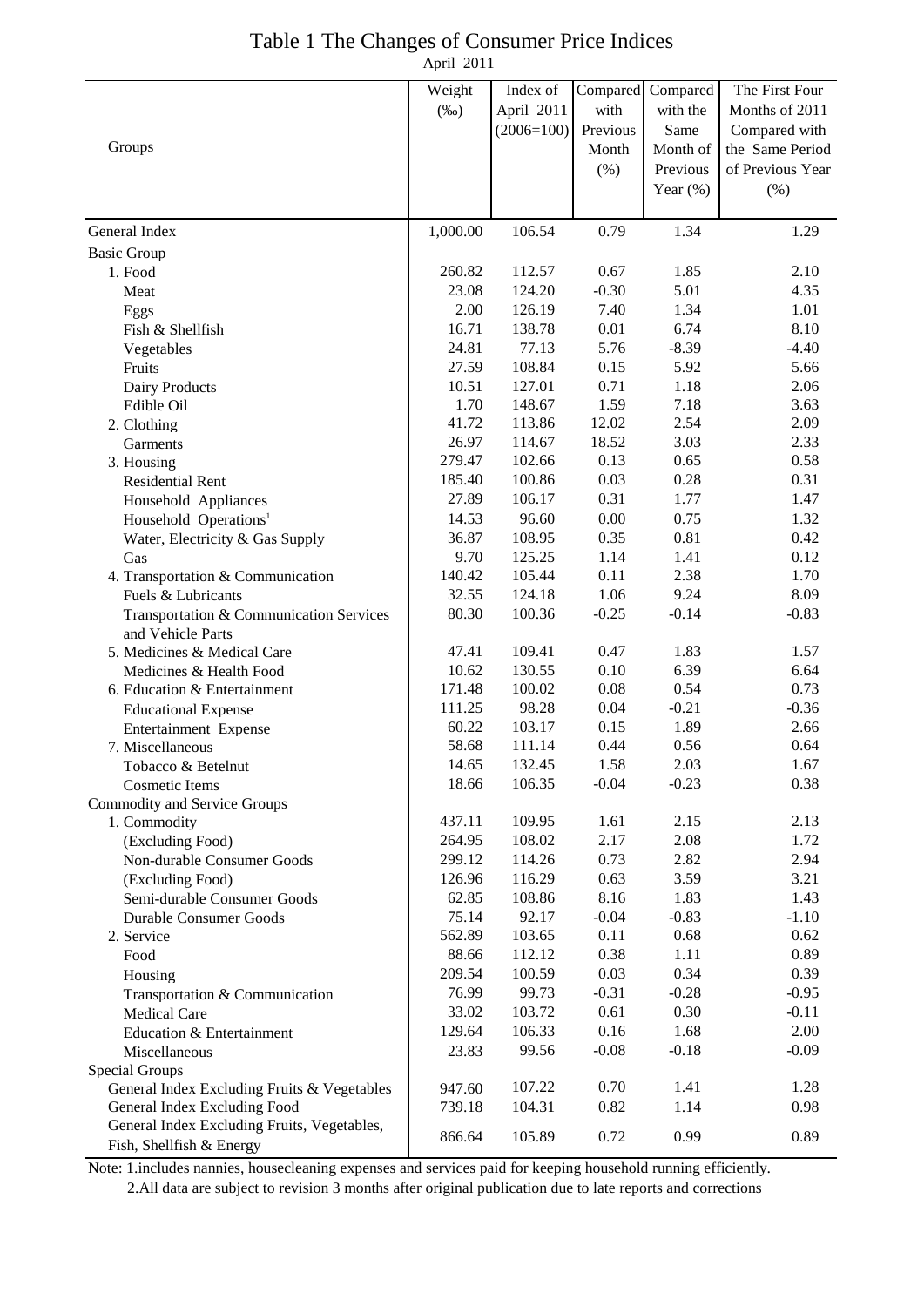# Table 2 The Changes of Wholesale Price Indices

April 2011

| Groups                                           | Weight   | Index of     | Compared | Compared    | The First Four   |
|--------------------------------------------------|----------|--------------|----------|-------------|------------------|
|                                                  | $(\%0)$  | April 2011   | with     | with the    | Months of 2011   |
|                                                  |          | $(2006=100)$ | Previous | Same        | Compared with    |
|                                                  |          |              | Month    | Month of    | the Same Period  |
|                                                  |          |              | (% )     | Previous    | of Previous Year |
|                                                  |          |              |          | Year $(\%)$ | (% )             |
| General Index                                    | 1,000.00 | 113.43       | 0.24     | 4.53        | 4.04             |
| Domestic Sales Excluding Imports                 | 307.86   | 119.41       | 0.73     | 5.84        | 6.00             |
| Imports                                          | 327.09   | 124.26       | 0.53     | 7.51        | 6.93             |
| Exports                                          | 365.05   | 97.00        | $-0.57$  | 0.11        | $-0.90$          |
| <b>Basic Group</b>                               |          |              |          |             |                  |
| 1. Agriculture, Forestry, Fishing & Animal       |          |              |          |             |                  |
| <b>Husbandry Products</b>                        | 27.15    | 141.73       | 2.77     | 10.15       | 9.03             |
| (1) Farm Products                                | 12.87    | 129.58       | $-0.97$  | 10.42       | 10.45            |
| (2) Poultry & Livestock Products                 | 6.60     | 140.20       | 3.10     | 7.09        | 5.82             |
| (3) Forest Products                              | 0.41     | 119.65       | $-0.66$  | 2.03        | 2.98             |
| (4) Fishery Products                             | 7.27     | 163.88       | 8.53     | 12.55       | 9.90             |
| 2. Quarrying & Mineral Products                  | 57.59    | 172.01       | 4.79     | 24.89       | 23.82            |
| (1) Crude Petroleum & Natural Gas                | 45.78    | 166.60       | 5.09     | 27.16       | 21.52            |
| (2) Sand, Stone & Clay Quarrying                 | 2.56     | 99.78        | 0.44     | $-5.61$     | $-6.35$          |
| (3) Other Mineral Products                       | 9.25     | 223.50       | 4.29     | 21.88       | 38.26            |
| 3. Manufacturing Products                        | 890.99   | 107.62       | $-0.31$  | 2.67        | 2.33             |
| $(1)$ Foods                                      | 18.50    | 134.06       | 0.04     | 6.72        | 6.58             |
| (2) Beverages                                    | 5.34     | 102.44       | 0.25     | $-1.16$     | $-1.48$          |
| (3) Tobaccos                                     | 2.49     | 119.55       | $-0.21$  | 2.45        | 2.41             |
| (4) Textile Products                             | 21.67    | 138.19       | $-0.67$  | 23.19       | 21.75            |
| (5) Wearing Apparel & Clothing Accessories       | 4.65     | 99.58        | 0.46     | 2.59        | $-0.08$          |
| (6) Leather, Fur & Related Products              | 4.97     | 109.75       | $-0.63$  | 1.18        | 0.95             |
| (7) Wood & Bamboo Products                       | 2.15     | 113.90       | $-0.56$  | $-2.16$     | 1.76             |
| (8) Pulp, Paper, Paper Products & Printed Matter | 15.11    | 121.90       | $-0.37$  | $-0.84$     | 2.24             |
| (9) Petroleum & Coal Products                    | 54.63    | 148.37       | 4.13     | 21.59       | 15.48            |
| (10)Chemical Material                            | 91.92    | 136.23       | $-0.11$  | 15.81       | 14.37            |
| (11) Chemical Products & Medical Goods           | 28.00    | 109.82       | $-1.04$  | 2.23        | 1.69             |
| (12) Rubber & Plastic Products                   | 22.42    | 115.46       | 0.35     | 3.06        | 1.72             |
| (13) Non-metallic Mineral Products               | 13.93    | 105.49       | $-0.87$  | $-0.15$     | $-1.39$          |
| $(14)$ Basic Metal                               | 84.77    | 128.47       | 0.30     | 3.45        | 9.35             |
| (15) Fabricated Metal Products                   | 42.26    | 115.39       | $-0.09$  | 3.00        | 3.36             |
| (16) Electronic Parts & Components               | 261.17   | 73.55        | $-1.41$  | $-8.63$     | $-9.01$          |
| (17) Computer, Electronic & Optical Products     | 64.22    | 74.49        | $-1.47$  | $-7.96$     | $-8.76$          |
| (18) Electrical Equipment                        | 34.70    | 110.76       | $-1.04$  | 2.49        | 2.84             |
| (19) Machinery & Equipment                       | 67.61    | 108.49       | $-1.57$  | 0.53        | $-0.60$          |
| (20) Transport Equipment & Parts                 | 34.78    | 108.39       | $-0.94$  | 1.54        | 1.12             |
| (21) Furniture & Fixtures                        | 5.20     | 105.44       | $-1.26$  | $-0.31$     | $-0.58$          |
| (22) Miscellaneous Products                      | 10.51    | 106.93       | $-1.65$  | 0.86        | 1.35             |
| 4. Water Supply, Electricity & Gas               | 24.28    | 125.64       | 0.08     | 0.42        | 0.46             |
| By Stage of Processing                           |          |              |          |             |                  |
| 1.Raw Materials                                  | 138.48   | 163.64       | 2.64     | 20.06       | 18.55            |
| 2. Intermediate Materials                        | 356.29   | 113.93       | $-0.03$  | 2.45        | 3.20             |
| 3. Finished Goods                                | 140.17   | 109.53       | $-0.45$  | 1.82        | 1.14             |
| (1) Capital Goods                                | 53.38    | 105.75       | $-1.77$  | 0.47        | $-0.63$          |
| (2) Consumer Goods                               | 86.79    | 111.36       | 0.35     | 2.62        | 2.20             |
| Special Groups                                   |          |              |          |             |                  |
| <b>Domestic Sales</b>                            | 634.95   | 121.64       | 0.63     | 6.70        | 6.49             |
| <b>Domestic Products</b>                         | 672.91   | 108.07       | 0.08     | 2.95        | 2.49             |
| Non-Heavy Chemical Industrial Products           | 166.01   | 116.19       | $-0.66$  | 4.55        | 4.52             |
| Heavy Chemical Industrial Products               | 724.98   | 105.69       | $-0.23$  | 2.19        | 1.77             |

Note: All data are subject to revision 3 months after original publication due to late reports and corrections by respondents.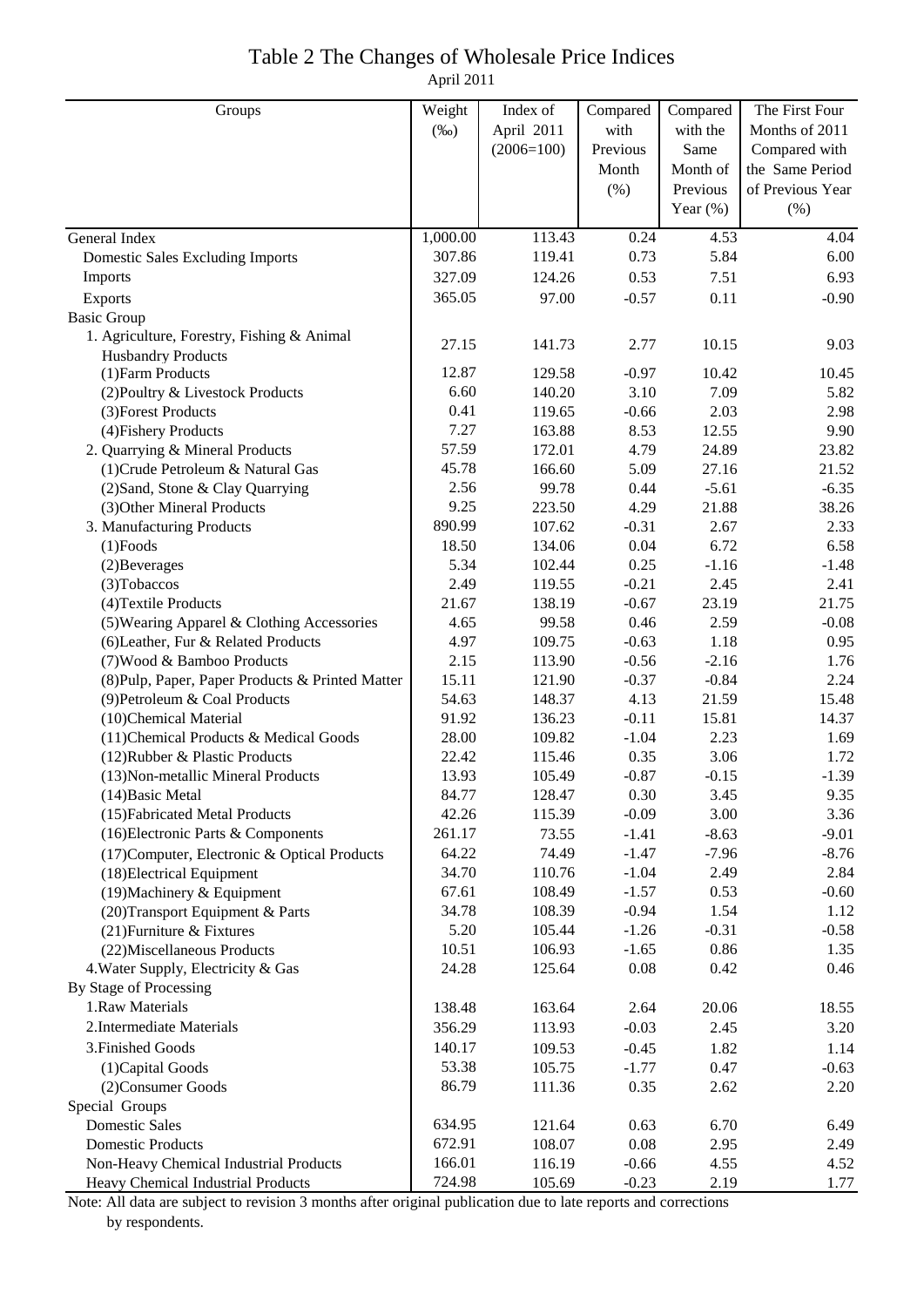# Table 3 The Changes of Import Price Indices

April 2011

| Groups                                                | Weight<br>$(\%0)$ | Index of<br>April 2011<br>$(2006=100)$ | Compared<br>with<br>Previous<br>Month<br>(%) | Compared<br>with the<br>Same<br>Month of<br>Previous<br>Year $(\%)$ | The First<br>Four Months<br>of 2011<br>Compared<br>with the<br>Same Period<br>of Previous<br>Year $(\%)$ |
|-------------------------------------------------------|-------------------|----------------------------------------|----------------------------------------------|---------------------------------------------------------------------|----------------------------------------------------------------------------------------------------------|
| Basic Group (on N.T.D. Basis)                         |                   |                                        |                                              |                                                                     |                                                                                                          |
| General Index                                         | 1,000.00          | 124.26                                 | 0.53                                         | 7.51                                                                | 6.93                                                                                                     |
| 1. Animal, Vegetable Products & Prepared<br>Foods     | 34.64             | 152.93                                 | $-0.95$                                      | 12.42                                                               | 11.91                                                                                                    |
| 2. Mineral Products & Nonmetallic Mineral<br>Products | 208.51            | 173.62                                 | 4.90                                         | 25.00                                                               | 22.62                                                                                                    |
| 3. Textiles & Textile Articles                        | 13.85             | 162.63                                 | $-0.68$                                      | 44.06                                                               | 39.87                                                                                                    |
| 4. Wood, Paper, Pulp & Articles Thereof               | 17.93             | 118.80                                 | $-0.90$                                      | $-1.25$                                                             | 2.42                                                                                                     |
| 5. Chemicals, Plastics, Rubber & Articles<br>Thereof  | 147.68            | 122.97                                 | $-0.46$                                      | 7.56                                                                | 5.90                                                                                                     |
| 6. Primary Metals & Articles Thereof                  | 118.38            | 127.78                                 | 0.20                                         | 1.52                                                                | 8.59                                                                                                     |
| 7. Machinery, Optical & Precision Instruments         | 166.28            | 108.14                                 | $-2.57$                                      | $-0.23$                                                             | $-1.43$                                                                                                  |
| 8. Electronic Machinery                               | 258.41            | 78.63                                  | $-1.59$                                      | $-6.84$                                                             | $-7.52$                                                                                                  |
| 9. Transportation Equipment & Parts                   | 21.11             | 120.90                                 | $-3.02$                                      | 3.08                                                                | 2.31                                                                                                     |
| 10. Miscellaneous Products                            | 13.21             | 119.18                                 | $-0.91$                                      | 1.76                                                                | 2.53                                                                                                     |
| Basic Group (on U.S.D. Basis)                         |                   |                                        |                                              |                                                                     |                                                                                                          |
| General Index                                         | 1,000.00          | 139.59                                 | 2.44                                         | 16.92                                                               | 16.42                                                                                                    |
| 1. Animal, Vegetable Products & Prepared<br>Foods     | 34.64             | 171.82                                 | 0.93                                         | 22.26                                                               | 21.84                                                                                                    |
| 2. Mineral Products & Nonmetallic Mineral<br>Products | 208.51            | 194.96                                 | 6.89                                         | 35.94                                                               | 33.48                                                                                                    |
| 3. Textiles & Textile Articles                        | 13.85             | 182.67                                 | 1.20                                         | 56.66                                                               | 52.28                                                                                                    |
| 4. Wood, Paper, Pulp & Articles Thereof               | 17.93             | 133.47                                 | 0.98                                         | 7.40                                                                | 11.50                                                                                                    |
| 5. Chemicals, Plastics, Rubber & Articles<br>Thereof  | 147.68            | 138.17                                 | 1.43                                         | 16.98                                                               | 15.31                                                                                                    |
| 6. Primary Metals & Articles Thereof                  | 118.38            | 143.65                                 | 2.10                                         | 10.41                                                               | 18.21                                                                                                    |
| 7. Machinery, Optical & Precision Instruments         | 166.28            | 121.46                                 | $-0.72$                                      | 8.50                                                                | 7.33                                                                                                     |
| 8. Electronic Machinery                               | 258.41            | 88.32                                  | 0.26                                         | 1.31                                                                | 0.71                                                                                                     |
| 9. Transportation Equipment & Parts                   | 21.11             | 135.79                                 | $-1.18$                                      | 12.11                                                               | 11.41                                                                                                    |
| 10. Miscellaneous Products                            | 13.21             | 133.86                                 | 0.96                                         | 10.66                                                               | 11.64                                                                                                    |

Note: All data are subject to revision 3 months after original publication due to late reports and corrections by respondents.